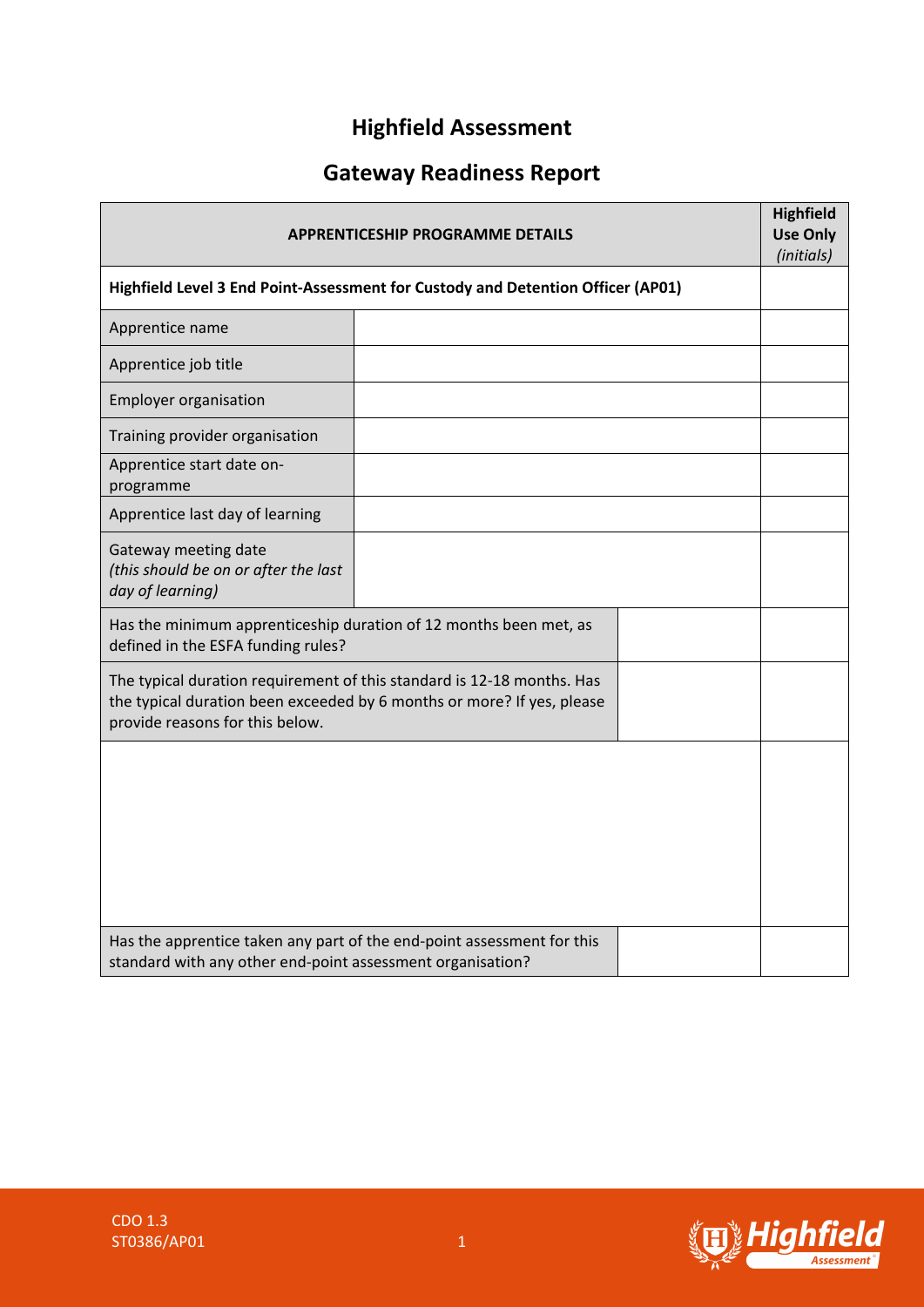| <b>PREREQUISITE REQUIREMENTS</b>   |                               |                                                                      |                                            |  |  |
|------------------------------------|-------------------------------|----------------------------------------------------------------------|--------------------------------------------|--|--|
| Prerequisite<br>requirement        | Achieved by the<br>apprentice | <b>Evidence type provided</b><br>(e.g. PLR, certificate, screenshot) | <b>Highfield Use</b><br>Only<br>(initials) |  |  |
| Achieved English L2                |                               |                                                                      |                                            |  |  |
| <b>Achieved Maths L2</b>           |                               |                                                                      |                                            |  |  |
| Portfolio of evidence<br>submitted |                               |                                                                      |                                            |  |  |
| Achieved the Ministry of           |                               |                                                                      |                                            |  |  |
| Justice Commissioners              |                               |                                                                      |                                            |  |  |
| license to practice                |                               |                                                                      |                                            |  |  |

### **GATEWAY REVIEW**

The gateway review should be completed by the employer, supported by the training provider, to record how the apprentice has met each of the standard subject areas. This can be discussed through a Q&A, and/or the apprentice may present evidence that can be reviewed during the meeting to show their achievement of the standard.

The employer, supported by the training provider, must agree that the apprentice is, in their view, competent in the role and therefore ready to undertake the end-point assessment. This should be recorded in the table below, along with any comments.

| <b>Standard area</b>                      | <b>Assessment</b><br>ready? | <b>Comments</b> |
|-------------------------------------------|-----------------------------|-----------------|
| <b>Project section 1</b>                  |                             |                 |
| <b>Project section 2</b>                  |                             |                 |
| <b>Project section 3</b>                  |                             |                 |
| <b>Project section 4</b>                  |                             |                 |
| <b>Project section 5</b>                  |                             |                 |
| The role                                  |                             |                 |
| <b>Reporting</b>                          |                             |                 |
| <b>Security</b>                           |                             |                 |
| <b>Rehabilitative culture</b>             |                             |                 |
| <b>Rights and responsibilities</b>        |                             |                 |
| Wellbeing                                 |                             |                 |
| <b>Supporting vulnerable</b><br>prisoners |                             |                 |

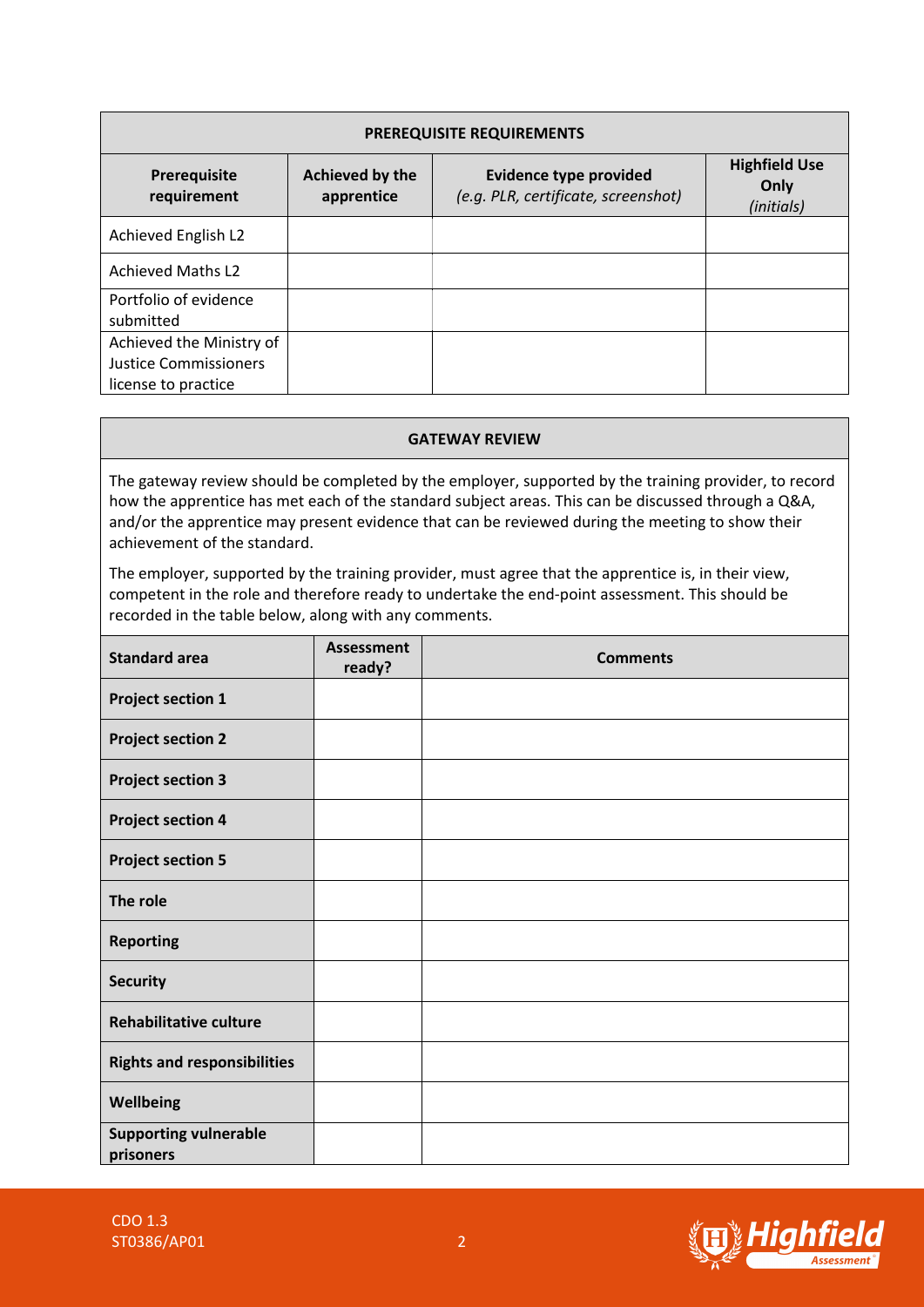| <b>Substance misuse</b>                    |  |
|--------------------------------------------|--|
| <b>Understanding potential</b><br>conflict |  |
| <b>Managing potential conflict</b>         |  |
| <b>Managing risk</b>                       |  |
| <b>Searches</b>                            |  |

### **GATEWAY MEETING OUTCOME**

Should the apprentice not be assessment-ready, a period of additional training and preparation must take place. Following the additional training and preparation, the Gateway Readiness Report must be completed again.

If the apprentice is assessment-ready, the following declaration must be signed by all parties and the Gateway Readiness Report submitted to Highfield Assessment.